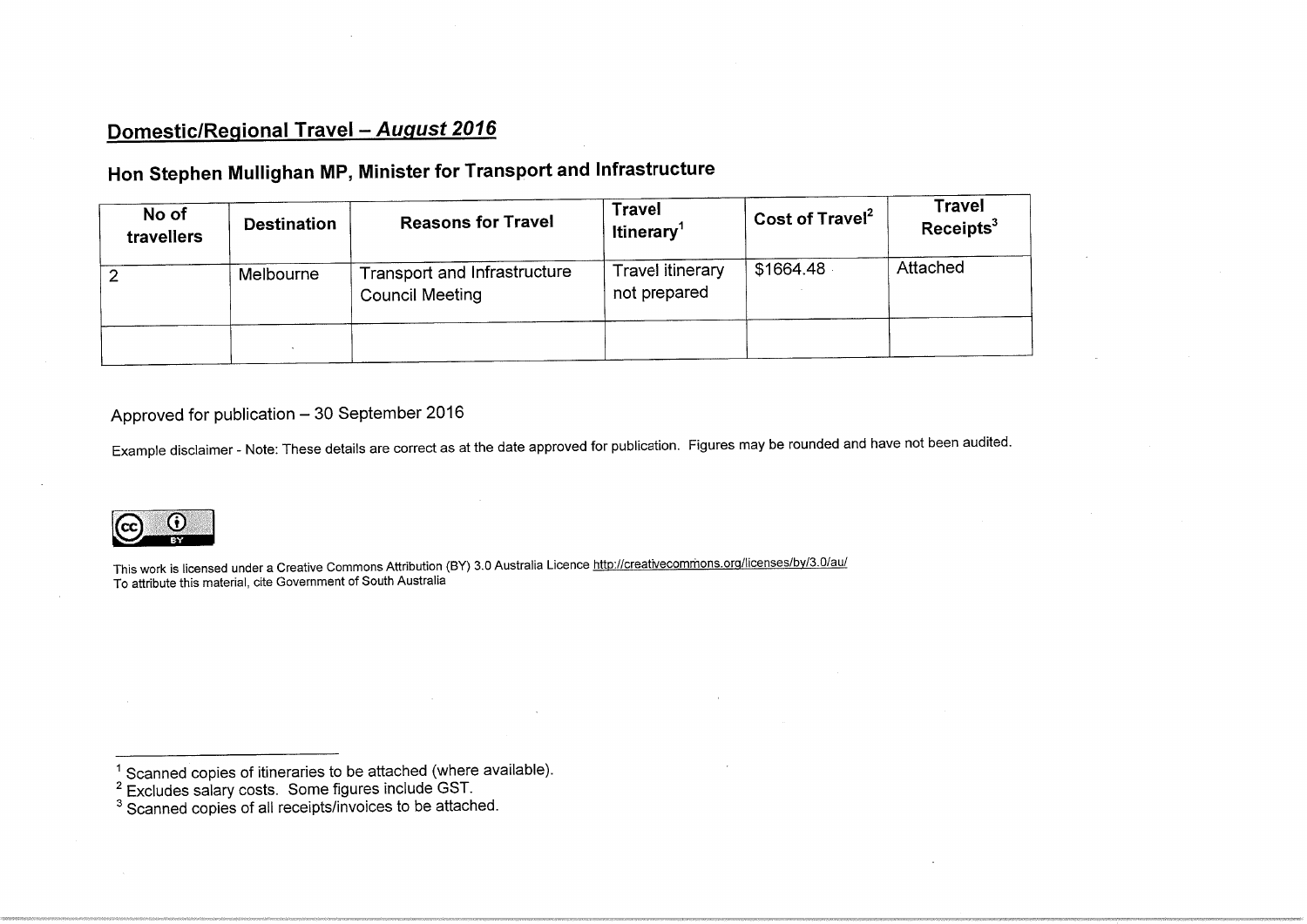

CARLSON WAGONLIT AUS PTY LTD BRANCH: A15960 LEVEL 14<br>33 KING WILLIAM ST ADELAIDE<br>SA 5000

 $\mathcal{E}$ 

ABN: 83 069 087 538 PHONE: 08-8124-9300

TO: DPTI MIN TRANSPORT & INFRASTRU LVL 12, ROMA MITCHELL HSE LOCATOR : KFFEOI<br>136 NORTH TCE **OUR REF** : AE1043  $\begin{array}{lllllllllll} {\textcolor{red}{\textbf{136}}}&\textcolor{red}{\textbf{136}}&\textcolor{red}{\textbf{136}}&\textcolor{red}{\textbf{136}}&\textcolor{red}{\textbf{136}}&\textcolor{red}{\textbf{136}}&\textcolor{red}{\textbf{136}}&\textcolor{red}{\textbf{136}}&\textcolor{red}{\textbf{136}}&\textcolor{red}{\textbf{136}}&\textcolor{red}{\textbf{136}}&\textcolor{red}{\textbf{136}}&\textcolor{red}{\textbf{136}}&\textcolor{red}{\textbf{136}}$ ADELAIDE SA 5000 AGENT : SELF BOOKING SELF BOOKING ; RECORD OF CHARGE TAX INVOICE INV NO: 34013-16 DATE: 26JUL16  $\sum_{n=1}^{\infty}$ FOR: MR STEPHEN C MULLIGHAN RDER NUMBER: SANDRA SWALLING COST CENTRE: 01522 , MINISTER TRANSPORT AND INFRASTRUCTURE ITINERARY \*\*\* AIR/RAIL/BUS \*\*\*<br>FROM TO ROM TO . CARRIER FLT/CL ST DATE DEPART ARRIVE MEALS DAG.<br>CARRIER FLT/CL ST DATE DEPART ARRIVE MEALS DAG. DELAIDE MELBOURNE QANTAS AIR 686 M OK 03AUG 1:35P 3:25P BREAK 1PC ת<br>----ELBOURNE ADELAIDE QANTAS AIR 685 M OK 04AUG 1:40F 2.501 BREAK 1PC 73H COST  $\ell = -1$ 465.14<br>46.52 TAX **INCL 45.64** QANTA3 AIRWAYTKT NO QF 9101 070929  $GST$ INCLUDES 6.36 AIRLINE TICKETING CHARGE 16.00 DOM OBT FEE TKT NO DOB 1  $1.60$ GST<br>481.14  $1.600$ \*#\* TOTAL EXCLUDING GST  $\frac{104}{48}$ .  $\frac{1}{2}$ \*\*\* TOTAL GST  $\ddotsc$  $\overline{a}$ 529.26 \*\*\* TOTAL CHARGES THIS INVOICE \*«\* •VI\*«\*\*\*\*\*\*»\*\*52625 PAYMENT CHARGED TO 511.66 PAYMENT BY VI\*\*\*\*\*«\*\*\*«\*52625 TKT 9101070929  $\frac{1}{0.00}$ \*\*\* BALANCE DUE THIS INVOICE \*\*\*«  $\cdot$ .00 PLEASE REMIT ALL PAYMENT DUE TO: CARLSON WAGONLIT TRAVEL ACCOUNTS RECEIVABLE LEVEL 0, 333 QUEEN SIRBET<br>Actionists street 2000 MELBOUKNE VIC 3000

Cartson Wagonllt Travel, Accounts Receivable, Locked Bag A3010, Sydney South NSW 1235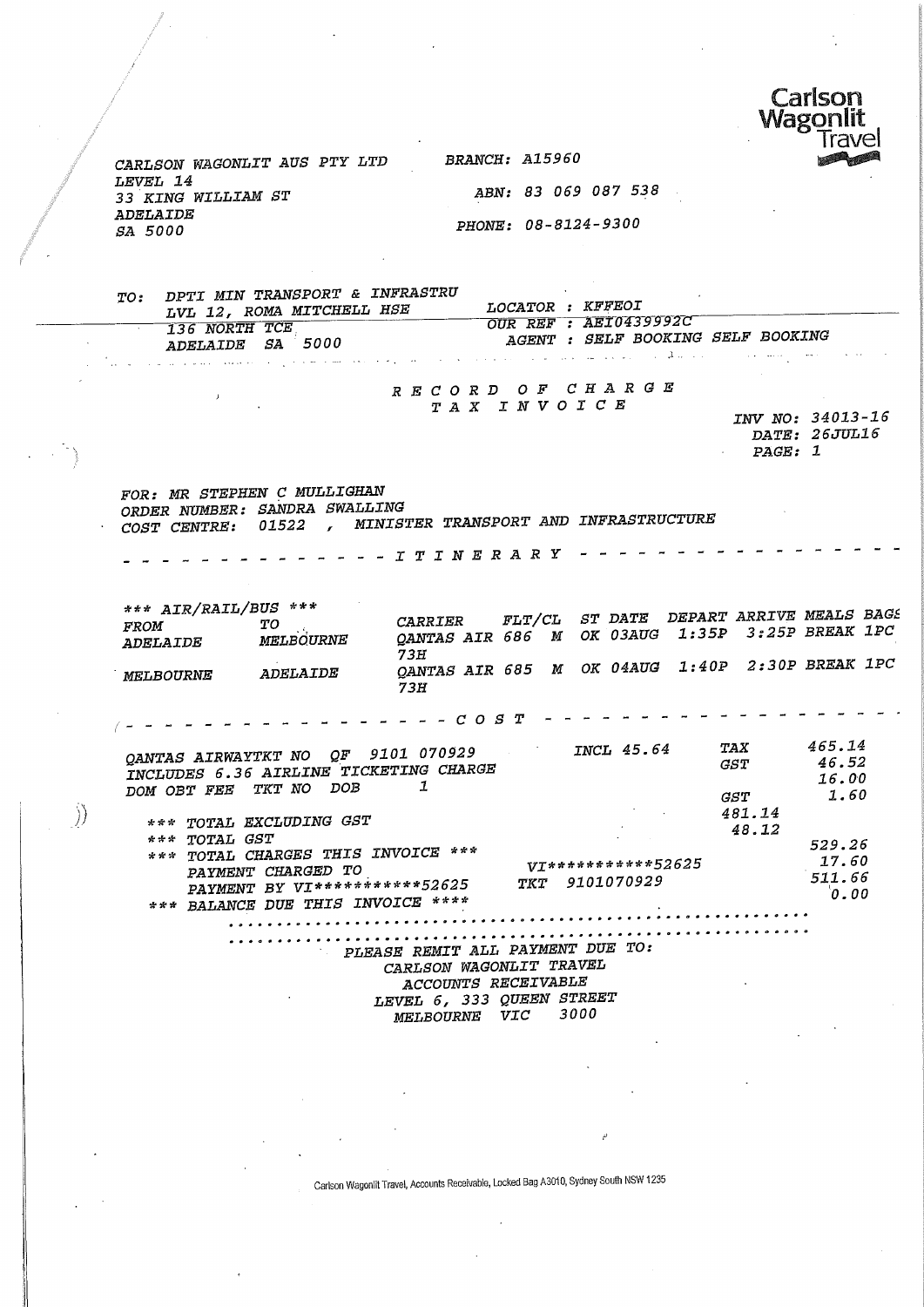

INV NO: 34012-16 DATE: 26JUL16

PAGE: 1

CARLSON WAGONLIT AUS PT7 LTD BRANCH: A15960 LEVEL 14 33 KING WILLIAM ST ABN: 83 069 087 538 ADELAIDE 3A 5000 PHONE: 08-8124-9300

÷

 $\langle$ 

TO: DPTI MIN TRANSPORT & INFRASTRU LVL 12, ROMA MITCHELL HSE . LOCATOR : UXPPAM<br>136 NORTH TCE . . .QUR REF : AEI0439 136 NORTH TCE 65000 COUR REF : AEI0439991C<br>
ADELAIDE SA 5000 CAGENT : SELF BOOKING AGENT : SELF BOOKING SELF BOOKING

#### RECORD OF CHARGE TAX INVOICE

FOR: MR JOHN M BISTROVIC ORDER NUMBER: SANDRA SWALLING COST CENTRE: 01522 , MINISTER TRANSPORT AND INFRASTRUCTURE

----- ITINERARY --

\*\*\* AIR/RAIL/BUS \*\*\* FROM TO CARRIER FLT/CL ST DATE DEPART ARRIVE MEALS BAGS<br>ADELAIDE MELBOURNE QANTAS AIR 686 M OK 03AUG 1:35P 3:25P BREAK 1PC QANTAS AIR 686 M OK 03AUG 1:35P 3:25P BREAK 1PC 73H MELBOURNE ADELAIDE QANTAS AIR 685 M OK 04AUG 1:40P 2:30P BREAK 1PC 73H - - - - *COST* - - - - - - - -Q&NTAS AIRWAYTKT NO QF 9101 070928 INCL 45.64 TAX 465.14 46. 52 GST INCLUDES 6.36 AIRLINE TICKETING CHARGE 16.00 DOM OBT FEE TKT NO DOB 1 GST 1.60 481.14 \*\*\* TOTAL EXCLUDING QST 48.12 \*<•\* TOTAL QST 529.26 \*\*\* TOTAL-CHARGES THIS INVOICE \*\*\* yj\*\*\*\*\*\*\*\*\*#\*52525 17.60 PAYMENT CHARGED TO. PAYMENT BY VI\*\*\*\*\*\*\*\*\*\*\*\*52625 TKT 9101070928 511.66 \*\*\* BALANCE DUE THIS INVOICE \*\*\*\* 0.00 PLEASE REMIT ALL PAYMENT DUE TO: CARLSON WAGONLIT TRAVEL ACCOUNTS RECEIVABLE LEVEL 6, 333 QUEEN STREET MELBOURNE VIC 3000

Carton Wagonllt Travel, Accounts Receivable, Locked Bag A3010, Sydney South NSW 1235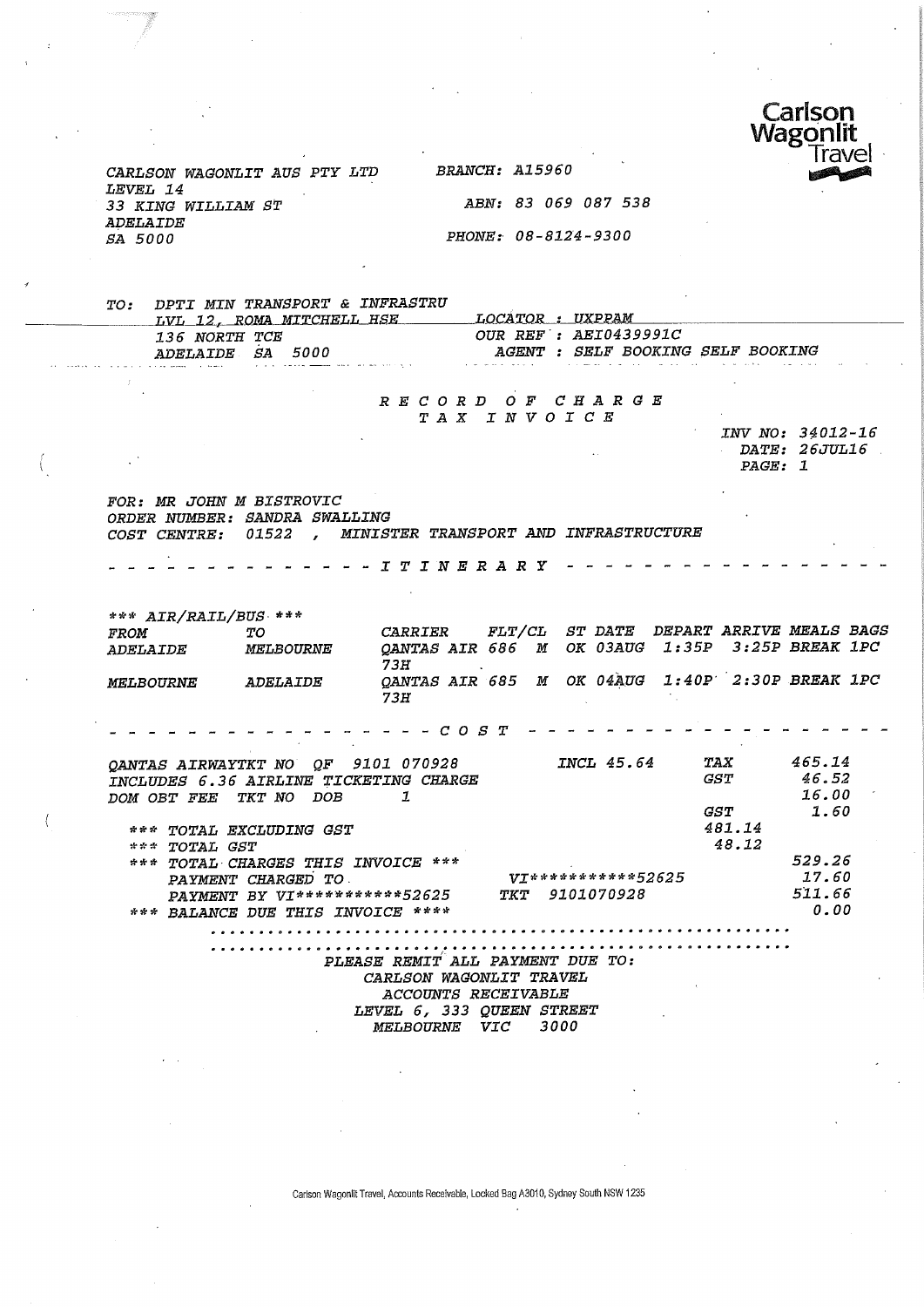# S OFITEL

#### MELBOURNE ON COLLIMS

#### TAX INVOICE

| Mr. John Bistrovic<br>Level 12, Roma Mitchell House<br>136 North Terrace<br>Adelaide<br>SA 5000 | ROOM NO:<br>ARRIVAL:<br>DEPARTURE.<br>CASHIER:                                  | 3906<br>03/08/16<br>-04/08/16-<br>38 |  |
|-------------------------------------------------------------------------------------------------|---------------------------------------------------------------------------------|--------------------------------------|--|
| Australia<br>المالدان الماراني المتحرك المنادي المنتظم مصطلا مصاحبته والتواصيب                  | $\cdots$<br>The Company of the Company of the Company of the<br>TAX INVOICE NO: | 450654                               |  |
|                                                                                                 | <b>INVOICE DATE:</b>                                                            | 04/08/16                             |  |
|                                                                                                 |                                                                                 |                                      |  |

| HOTEL SOFITEL MELBOURNE, 04/08/16                                                                                                                                                                                                                                                                                                                      |                       |                                 | PAGE (S)     | $1$ of $1$          |
|--------------------------------------------------------------------------------------------------------------------------------------------------------------------------------------------------------------------------------------------------------------------------------------------------------------------------------------------------------|-----------------------|---------------------------------|--------------|---------------------|
| <b>DATE</b>                                                                                                                                                                                                                                                                                                                                            | <b>DESCRIPTION</b>    | <b>REFERENCE</b>                | <b>DEBIT</b> | <b>CREDIT</b>       |
| 03/08/16                                                                                                                                                                                                                                                                                                                                               | Accommodation Package |                                 | 295.00       |                     |
| 04/08/16                                                                                                                                                                                                                                                                                                                                               | Minibar               |                                 | 7.00         |                     |
| 04/08/16                                                                                                                                                                                                                                                                                                                                               | Credit Card Surcharge |                                 | 4.53         |                     |
| 04/08/16                                                                                                                                                                                                                                                                                                                                               | Visa Card             |                                 |              | 306.53              |
| * INDICATES NON-TAXABLE SUPPLY<br>In signing this bill I hereby acknowledge that all charges<br>incurred are correct. I also agree that my liability for the<br>account is not waived and I agree to be held personally<br>responsible in the event that the indicated person,<br>company or association fails to pay all or part of these<br>charges. |                       | TOTAL IN AUD                    | 306.53       | 306.53              |
|                                                                                                                                                                                                                                                                                                                                                        |                       | in Pipe<br>TOTAL CHARGES IN AUD | 306.53       |                     |
|                                                                                                                                                                                                                                                                                                                                                        |                       | TOTAL INCLUDES GST OF AUD       | 27.87        |                     |
|                                                                                                                                                                                                                                                                                                                                                        |                       | <b>BALANCE IN AUD</b>           | 0.00         | <b>GST INCLUDED</b> |

SIGNATURE

 $\left(\frac{1}{2}\right)$ 

 $\mathcal{L}_{\ell}$ 

Merchant ID 516013513319282 Approval Code 705364 Credit Card # VA XXXXXXXXXXXX2617 Transaction Amount 306.53

 $\ddot{\phantom{a}}$ 



SOFITEL MELBOURNE ON COLLINS - 25 COLLINS STREET - MELBOURNE VIC 3000 AUSTRALIA<br>TEL --61 (0)3 9653 0000 - FAX +61 (0)3 9660 4261 - E-MAIL H1902@SOFITEL.COM - WWW.SOFITEL.COM<br>MOWLA PTY LTD - ABN 73 005 133 835